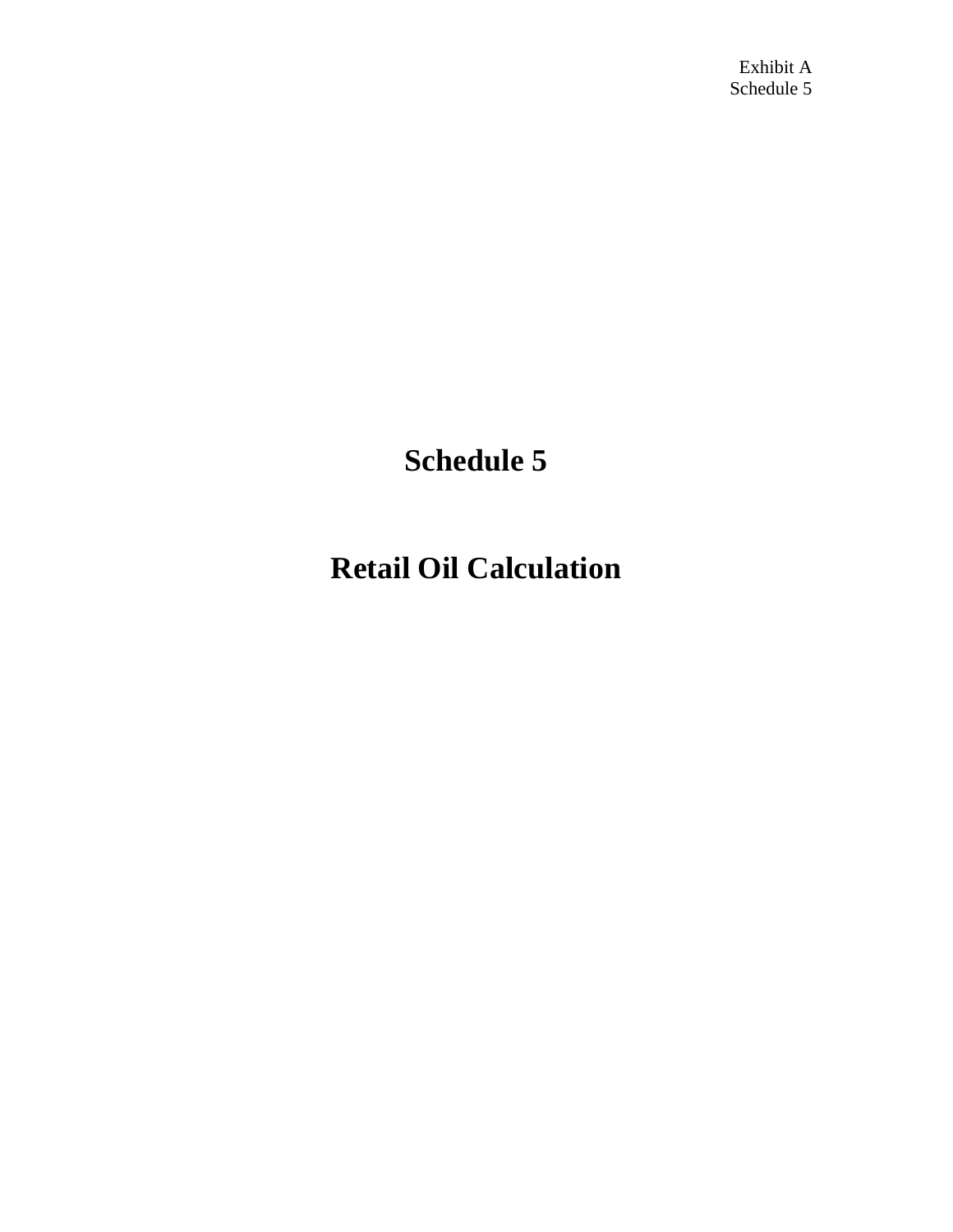Exhibit A Schedule 5 Page 1 of 2

| <b>No.2 Heating Oil Pricing</b>  |    |          |           |           |               |                     |           |                     |               |               |          |               |           |           |
|----------------------------------|----|----------|-----------|-----------|---------------|---------------------|-----------|---------------------|---------------|---------------|----------|---------------|-----------|-----------|
|                                  |    |          | Apr-11    | May-11    | <b>Jun-11</b> | <b>Jul-11</b>       | Aug-11    | Sep-11              | <b>Oct-11</b> | <b>Nov-11</b> | Dec-11   | <b>Jan-12</b> | Feb-12    | Mar-12    |
| AVERAGE (US\$/gal)               |    |          | \$2.2490  | \$2.2480  | \$2.2508      | \$2.2630            | \$2.2767  | \$2.2941            | \$2.3135      | \$2.3324      | \$2,3502 | \$2.3680      | \$2.3756  | \$2.3728  |
| CAN\$/litre                      |    | \$0.6118 | \$0.6115  | \$0.6137  | \$0.6170      | \$0.6207            | \$0.6272  | \$0.6325            | \$0.6377      | \$0.6442      | \$0.6491 | \$0.6512      | \$0.6501  |           |
| Market Spreads (Can\$/litre)     |    |          |           |           |               |                     |           |                     |               |               |          |               |           |           |
| SGSRO                            |    |          | \$0.2250  | \$0.2250  | \$0.2250      | \$0.2250            | \$0.2250  | \$0.2250            | \$0.2250      | \$0.2250      | \$0.2250 | \$0.2250      | \$0.2250  | \$0.2250  |
| SGSC                             |    |          | \$0.2050  | \$0.2050  | \$0.2050      | \$0.2050            | \$0.2050  | \$0.2050            | \$0.2050      | \$0.2050      | \$0.2050 | \$0.2050      | \$0.2050  | \$0.2050  |
| GS                               |    |          | \$0.1950  | \$0.1950  | \$0.1950      | \$0.1950            | \$0.1950  | \$0.1950            | \$0.1950      | \$0.1950      | \$0.1950 | \$0.1950      | \$0.1950  | \$0.1950  |
| CGS                              |    |          | \$0.1850  | \$0.1850  | \$0.1850      | \$0.1850            | \$0.1850  | \$0.1850            | \$0.1850      | \$0.1850      | \$0.1850 | \$0.1850      | \$0.1850  | \$0.1850  |
| <b>LFO</b>                       |    |          | \$0.1750  | \$0.1750  | \$0.1750      | \$0.1750            | \$0.1750  | \$0.1750            | \$0.1750      | \$0.1750      | \$0.1750 | \$0.1750      | \$0.1750  | \$0.1750  |
| Monthly Price (Can\$/litre)      |    |          |           |           |               |                     |           |                     |               |               |          |               |           |           |
| SGSRO                            |    |          | \$0.8368  | \$0.8365  | \$0.8387      | \$0.8420            | \$0.8457  | \$0.8522            | \$0.8575      | \$0.8627      | \$0.8692 | \$0.8741      | \$0.8762  | \$0.8751  |
| SGSC                             |    |          | \$0.8168  | \$0.8165  | \$0.8187      | \$0.8220            | \$0.8257  | \$0.8322            | \$0.8375      | \$0.8427      | \$0.8492 | \$0.8541      | \$0.8562  | \$0.8551  |
| <b>GS</b>                        |    |          | \$0.8068  | \$0.8065  | \$0.8087      | \$0.8120            | \$0.8157  | \$0.8222            | \$0.8275      | \$0.8327      | \$0.8392 | \$0.8441      | \$0.8462  | \$0.8451  |
| CGS                              |    |          | \$0.7968  | \$0.7965  | \$0.7987      | \$0.8020            | \$0.8057  | \$0.8122            | \$0.8175      | \$0.8227      | \$0.8292 | \$0.8341      | \$0.8362  | \$0.8351  |
| <b>LFO</b>                       |    |          | \$0.7868  | \$0.7865  | \$0.7887      | \$0.7920            | \$0.7957  | \$0.8022            | \$0.8075      | \$0.8127      | \$0.8192 | \$0.8241      | \$0.8262  | \$0.8251  |
|                                  |    |          | Apr-11    | May-11    | <b>Jun-11</b> | $Jul-11$            | Aug-11    | Sep-11              | Oct-11        | Nov-11        | Dec-11   | $Jan-12$      | Feb-12    | Mar-12    |
| Usage Profile & Weighted Average |    |          |           |           |               |                     |           |                     |               |               |          |               |           |           |
| <b>SGSRO</b>                     |    |          | 9.94%     | 6.77%     | 3.50%         | 2.37%               | 1.87%     | 2.03%               | 3.78%         | 8.45%         | 10.52%   | 19.80%        | 17.75%    | 13.22%    |
|                                  | \$ | 0.8634   | \$0.0832  | \$0.0567  | \$0.0293      | \$0.0199            | \$0.0159  | \$0.0173            | \$ 0.0325     | \$ 0.0729     | \$0.0914 | \$0.1731      | \$ 0.1555 | \$0.1157  |
| SGSC                             |    |          | 9.33%     | 5.46%     | 2.71%         | 2.02%               | 1.82%     | 2.18%               | 4.25%         | 9.18%         | 13.10%   | 17.83%        | 19.01%    | 13.11%    |
|                                  | \$ | 0.8441   | \$ 0.0762 | \$ 0.0446 |               | $$0.0222$ $$0.0166$ | \$ 0.0150 | \$0.0181            | \$ 0.0356     | \$0.0774      | \$0.1113 | \$0.1523      | \$0.1627  | \$0.1121  |
| <b>GS</b>                        |    |          | 8.76%     | 4.77%     | 3.02%         | 2.52%               | 2.34%     | 3.00%               | 5.29%         | 9.46%         | 13.74%   | 19.77%        | 15.86%    | 11.45%    |
|                                  | \$ | 0.8336   | \$ 0.0707 | \$0.0385  | \$0.0244      | \$ 0.0205           | \$ 0.0191 | \$ 0.0247 \$ 0.0438 |               | \$ 0.0788     | \$0.1153 | \$0.1668      | \$0.1342  | \$ 0.0968 |
| CGS                              |    |          | 9.61%     | 5.52%     | 3.51%         | 2.96%               | 2.71%     | 3.48%               | 6.07%         | 8.78%         | 11.81%   | 18.14%        | 15.69%    | 11.73%    |
|                                  | \$ | 0.8225   | \$0.0766  | \$0.0440  | \$0.0280      | \$0.0237            | \$0.0218  | \$0.0283            | \$0.0496      | \$0.0722      | \$0.0979 | \$0.1513      | \$0.1312  | \$0.0979  |
| <b>LFO</b>                       |    |          | 8.33%     | 8.33%     | 8.33%         | 8.33%               | 8.33%     | 8.33%               | 8.33%         | 8.33%         | 8.33%    | 8.33%         | 8.33%     | 8.33%     |
|                                  | \$ | 0.8055   | \$ 0.0656 | \$0.0655  | \$ 0.0657     | \$ 0.0660           | \$0.0663  | \$0.0668 \$0.0673   |               | \$0.0677      | \$0.0683 | \$0.0687      | \$0.0688  | \$0.0688  |